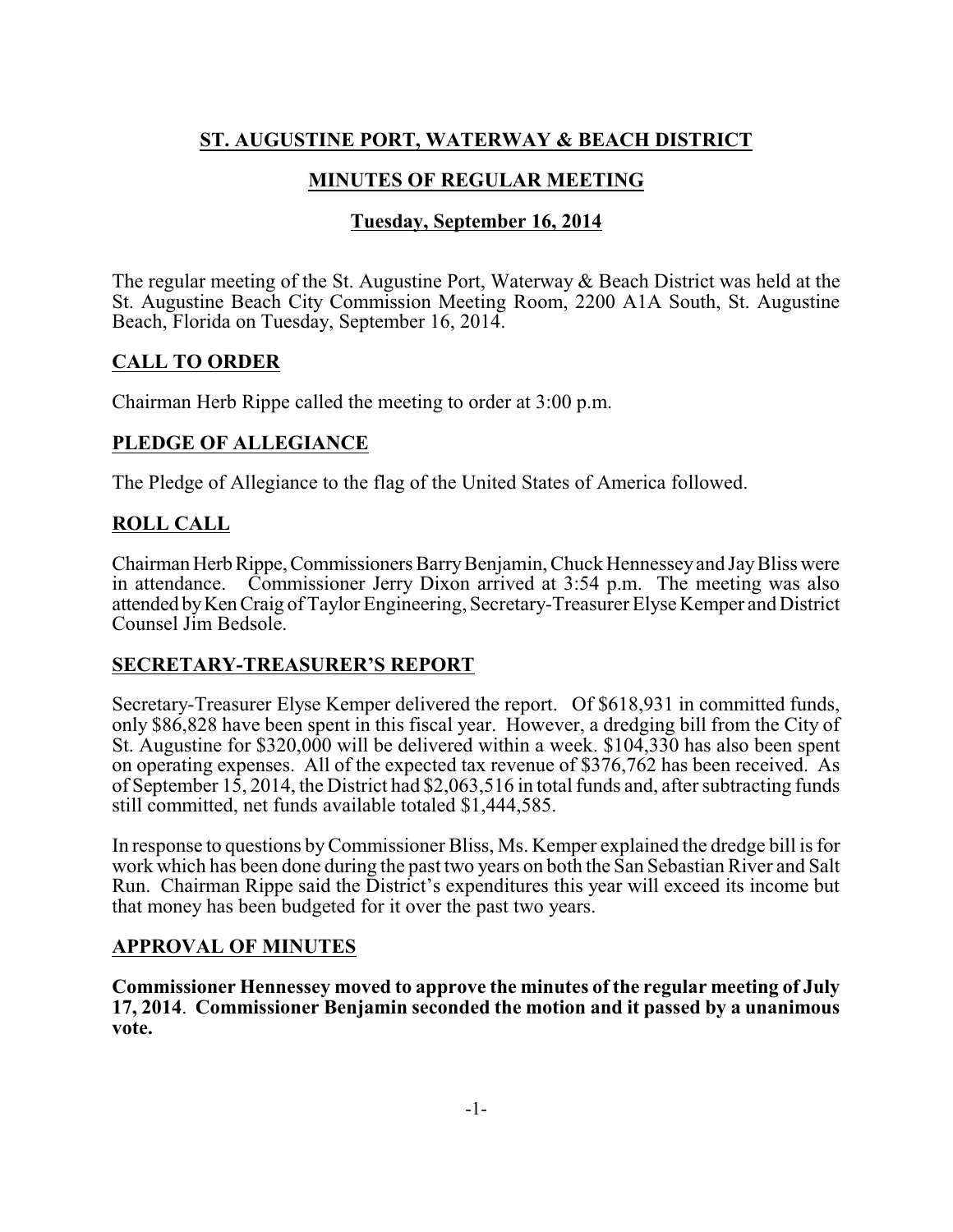## **ENGINEERING REPORT**

Ken Craig of Taylor Engineering delivered the engineering report. He said he and Dr. Steve Schropp had performed a site assessment of the signage in Salt Run on August 8, 2014. He provided a written report with photographs of all of the markers and an estimate of the cost to have new signs made. No estimate of installation cost was available at the time of the meeting. He recommends replacing all of the red and green signs. A warning sign is missing from a submerged jetty across from the Conch House. It appeared from the photographs that at least one piling needs to be replaced or reset.

Chairman Rippe asked Mr. Craig to provide the District with an estimate of the cost of obtaining permits for moving sand to beaches north of the inlet. Mr. Craig agreed to do so. He said a recent meeting with a group from the north beaches was held with Taylor and representatives of St. Johns County. He said Taylor's estimate to obtain permits was about \$150,000 because nothing has ever been done before and the work would all be new. He reported the county does not seeminterested in participating in the permit process. Chairman Rippe said he also met with some owners from the north beaches and that their strategy has been to confer with County commissioners individually regarding funding for a permit application. With a permit in place, it would be possible for the north beaches to accept sand from any dredging done around the inlet area.

In response to questions from Commissioners Bliss and Hennessey, Mr. Craig said his discussions with the county and the Corps of Engineers indicate they intend to use the south lobe of the ebb shoal as the next likely donor site for beach renourishment sand. Using another source more suited to transport to the north, such as the flood shoal inside the inlet, will depend on many factors, not simply the presence of a quantity of beach-quality sand.

Chairman Rippe said he spoke with ACOE engineers about repairing the north jetty, which has mostly collapsed and allows huge amounts of sand to pass onto Porpoise Point. He said the ACOE budget allows for repairs but not replacement of the jetty. Commissioner Bliss asked if it might be less expensive to simply continue pumping sand out of the inlet rather than repairing the jetty. Mr. Craig said the cost of repairing the north jetty is so extremely high that dredging the inlet and the channel will probably continue.

Chairman Rippe said that without a permit to move sand to the north beaches, none will be available even though the inlet management plan requires sand go to the north. This will inevitably lead to conflict in the future unless a permit is obtained.

## **OLD BUSINESS**

### A. Summer Haven Update - Linda Ginn

Mr. Craig reported the U.S. Fish and Wildlife Service finally responded to the request to review the Summer Haven restoration project permit after a nearly two year delay. The USFWS permit reviewer has begun working on the project and may need some assistance in order to expedite the process. He said Dr. Schropp could complete a package for use by the USFWS reviewer in two or three working days. This assistance would possibly gain one to two weeks on the review.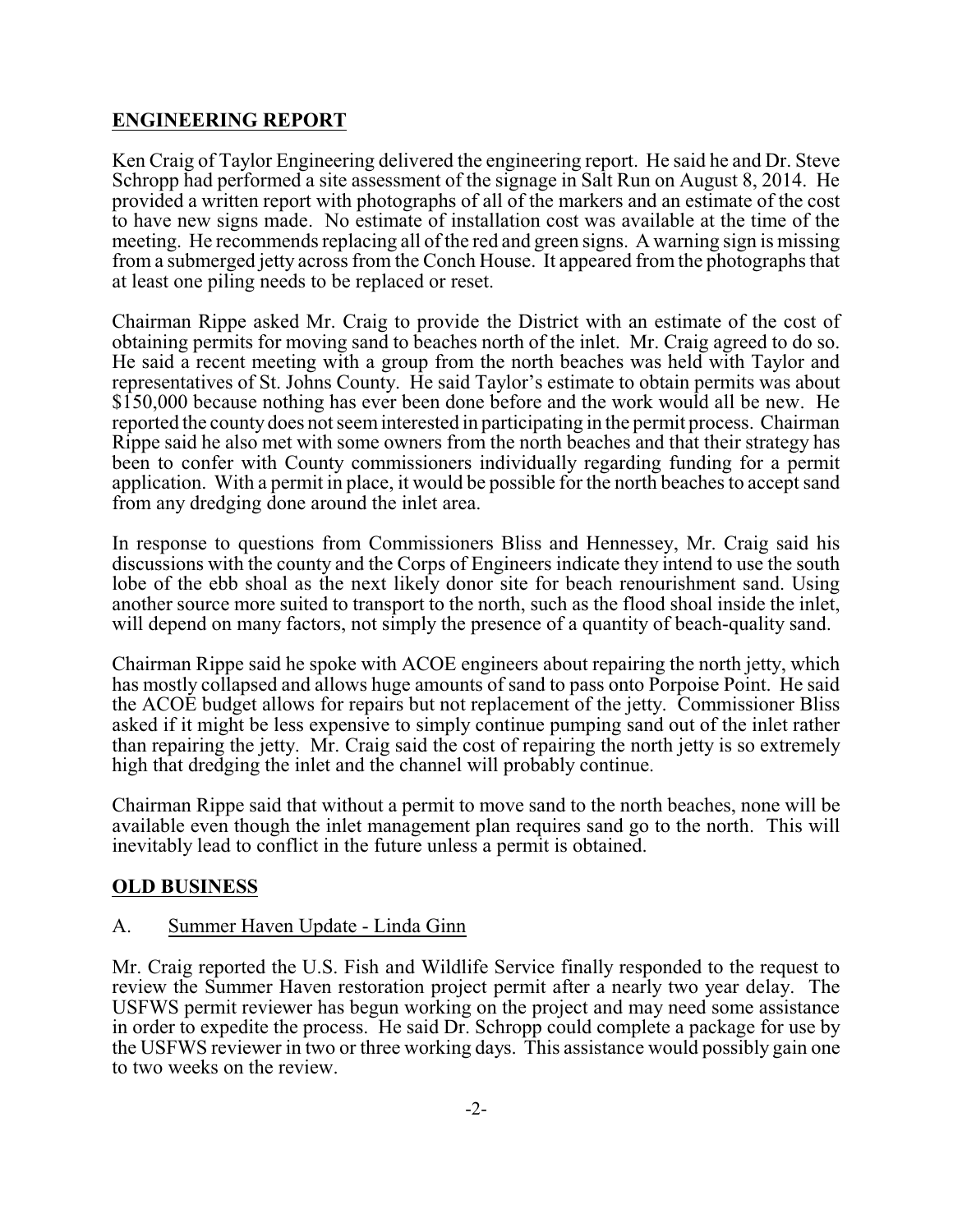Linda Ginn appeared on behalf of Friends of Summer Haven River. She said the Board of County Commissioners has placed the restoration project on their agenda for a statement of support and approval. She also read a letter from the director of the St. Johns County School District Summer Science Program. The letter stated certain classes studying salt marshes had to be moved from the Summer Haven River because of the sand intrusion problem. She also read a letter from Jake Varn who represented FOSHR in the recent administrative hearing. Mr. Varn said his representation had been a very gratifying experience and was one of the high points of his career.

In response to comments by Chairman Rippe, Ellis Zahra, of FOSHR, said he is concerned because the clock is running on the DEP permit. He said Dr. Schropp's assistance could speed up the USFWS review process by several weeks. He reminded Commissioners that Friends has paid all the permit fees, the release fees for the spoil island, the Phase I environmental survey for the new habitat, and all the expert witness fees for the administrative hearing. He said everyone involved has spent a lot of time and a lot of money and that having Dr. Schropp prepare a start-up package for the USFWS review would assure the prompt attention of the reviewer.

Commissioner Bliss said he was in favor of having Dr. Schropp's assistance. Commissioner Hennessey agreed, saying it was a small price when Dr. Schropp estimated the cost at \$3,500 maximum.

**A motion by Commissioner Hennessey to approve the expenditure of up to \$3,500 for** Dr. Schropp's assistance with the USFWS review, seconded by Commissioner Bliss, was **passed by unanimous vote.**

### **NEW BUSINESS**

### A. Repositioning of Inlet Buoys - Commissioner Bliss

Commissioner Bliss said he did not have enough information to offer a report this month and that he would be prepared by the next meeting. Commissioner Dixon said that Buoy Number 5 is still out of position and does not correctly mark the dogleg there.

#### B. Discussion regarding North Jetty report ACOE - Chairman Rippe

Quoting a recent Corps of Engineers inspection report as of April, 2014, Mr. Craig said the north "jetty" is actually referred to as a "groin" because it is a sand barrier intended originally to trap sand to the north of the inlet. He said the seaward 200 feet of the structure is gone and that the remainder has almost entirely collapsed and submerged, allowing the free movement ofsand around the groin onto Porpoise Point. The report says tightening the groin would reduce the amount of sand going to Porpoise Point and may reduce erosion to the north of the inlet. The report recommends not repairing the groin.

Chairman Rippe said the inspection was a result of his informal request to Corps representatives to "replace" the north jetty. He said their response was that there were no funds available to "replace" the jetty, but that it could be repaired at Corps expense.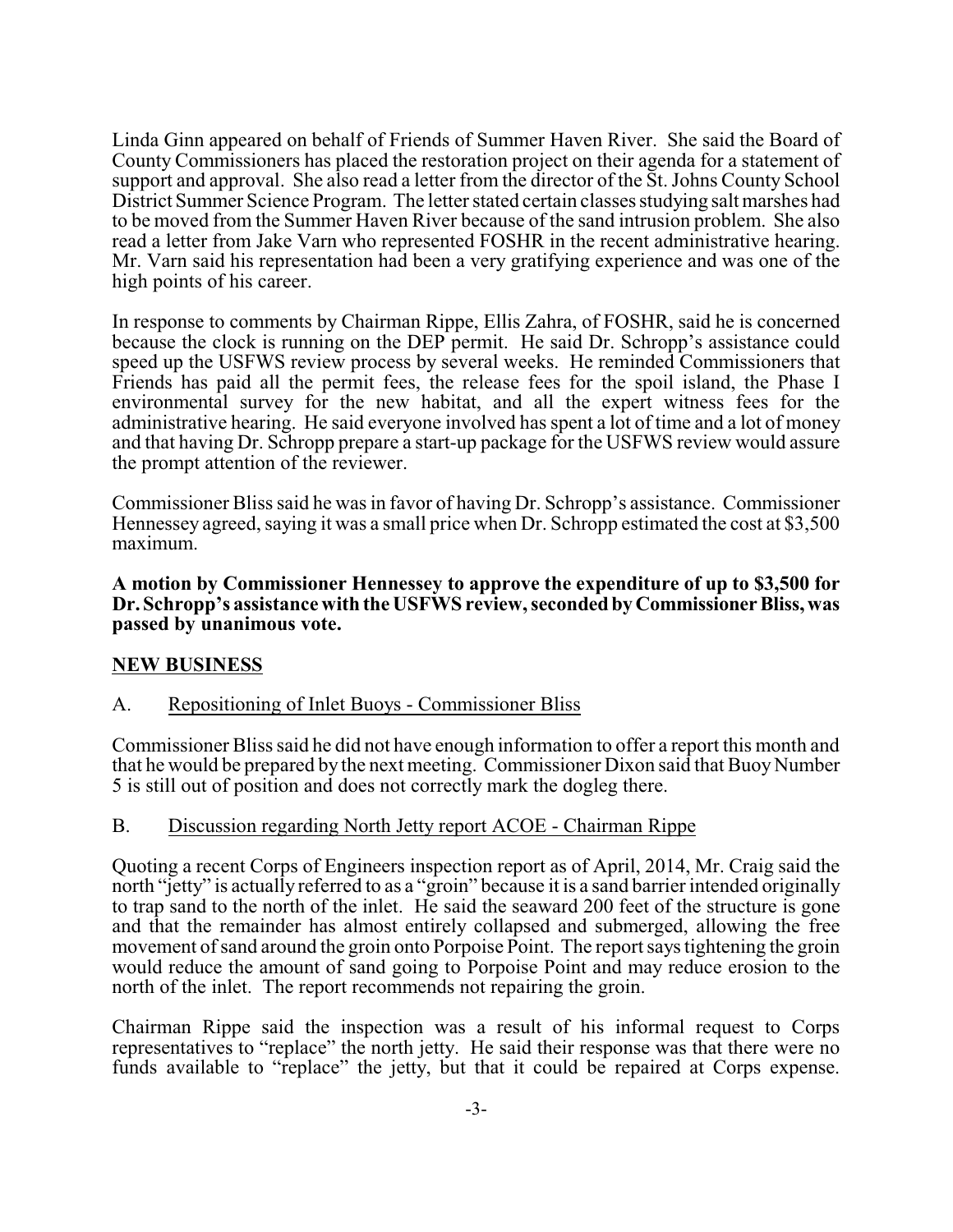Commissioner Dixon said the report may have recommended no repair simply because of the great expense. Commissioner Hennessey said the Board should send a letter to the Corps disputing the report's conclusion that no repair is needed.

Chairman Rippe said he would like Mr. Craig to prepare a response saying the District favors having the Corps commit to either repairing the groin or regularly pumping the sand from the federal navigation channel, as it is the failure of the groin which allows the sand to accumulate there.

### **PUBLIC COMMENT**

Jim Piggott, City of St. Augustine, announced the Boating Advisory Council of the Florida Fish and Wildlife Conservation Commission will meet September 18, 2014, at 2:00 p.m. in the Alcazar Room of St. Augustine City Hall. Commissioner Dixon said the City's grant application to FIND for more work on the Lighthouse Ramp and Salt Run had scored highly in the FIND review process. He said both projects are likely to receive funding although probably not as much as requested.

Lt. Steve Zukowski, Florida Fish and Wildlife Conservation Commission, said his agency has begun issuing citations and court dates instead of demanding that owners of derelict vessels move their boats. He said the formal judicial process seems to obtain better compliance.

He said the speed limit sign at the mouth of the San Sebastian River is gone and that a new slow speed sign is also needed in the area of Hurricane Patty's. During Labor Day weekend, FWC officers made many safe boating stops but did not need to issue any "BUI's" as most boats had designated operators. He said this is a very positive development as this practice creates a safer boating environment for all users of our waterways.

### **COMMENTS BY COMMISSIONERS**

Commissioner Bliss said he was initially critical of the City's harbor management plan because it included restrictions on anchoring in other areas of the city that should remain open to anchoring out. Commissioner Dixon said Commissioner Bliss kept the City from implementing the more restrictive anchoring rules which have led to litigation and ill feelings among boaters in other pilot programs.

### **NEXT MEETING**

Chairman Rippe announced the next regular meeting will be held on October 21, 2014 in the same location.

### **ADJOURN:**

There being no further business, Chairman Rippe adjourned the meeting at 4:45 p.m.

 $\mathcal{L}_\text{max} = \mathcal{L}_\text{max} = \mathcal{L}_\text{max} = \mathcal{L}_\text{max} = \mathcal{L}_\text{max} = \mathcal{L}_\text{max} = \mathcal{L}_\text{max} = \mathcal{L}_\text{max} = \mathcal{L}_\text{max} = \mathcal{L}_\text{max} = \mathcal{L}_\text{max} = \mathcal{L}_\text{max} = \mathcal{L}_\text{max} = \mathcal{L}_\text{max} = \mathcal{L}_\text{max} = \mathcal{L}_\text{max} = \mathcal{L}_\text{max} = \mathcal{L}_\text{max} = \mathcal{$ Secretary-Treasurer Chairman